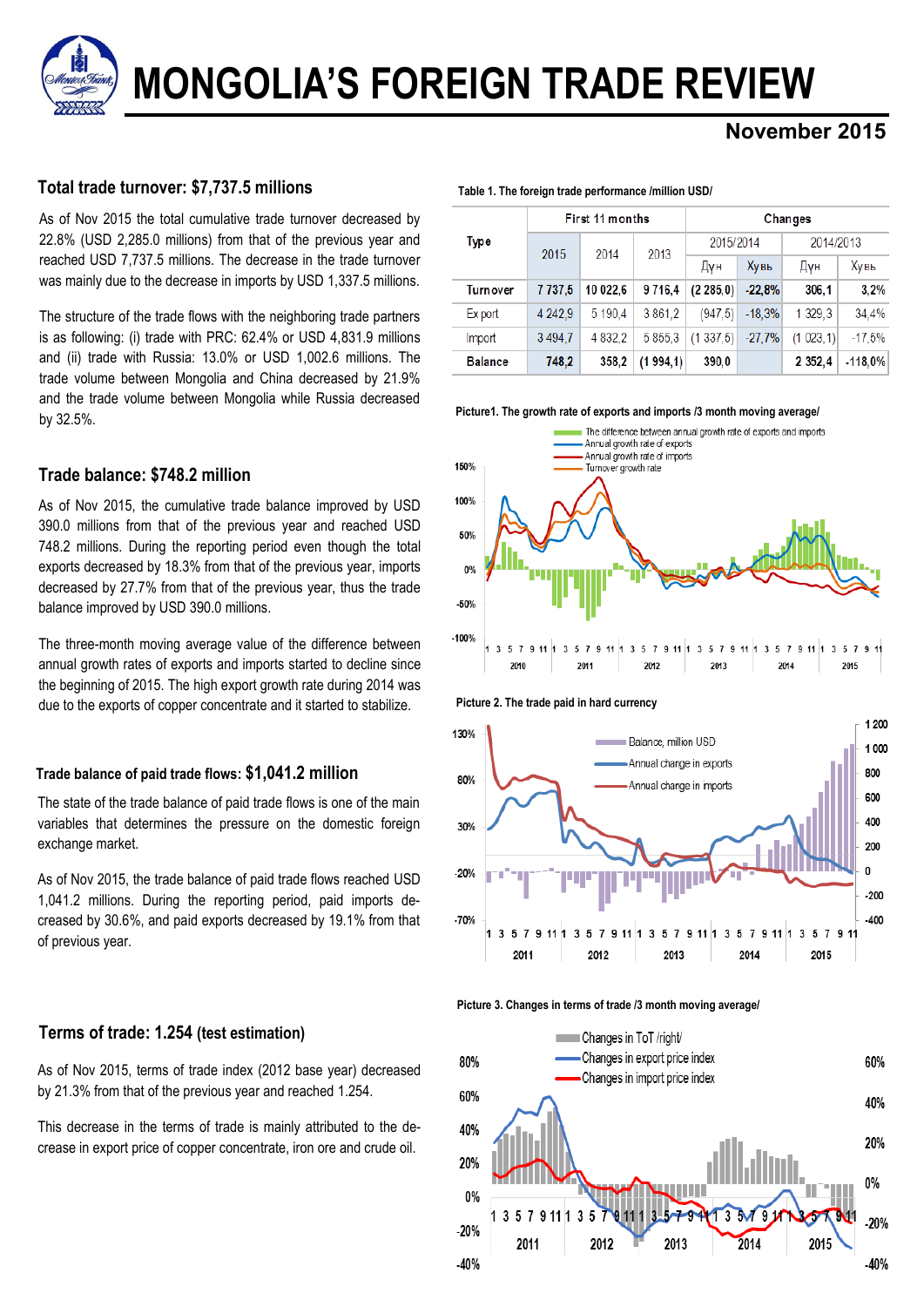# **EXPORT** PAGE 2

### **Composition: 87% + 13%**

The share of mineral exports in total exports declined by 2% from that of the previous year.

Exports of coal, copper concentrate, iron ore and concentrate and crude oil have a weight of nearly 74% of total exports and 85% of mining exports.

In addition, these 4 products' share in the mining exports decreased by 3.0 points from that of the previous year, share in the total exports decreased by 4.0 points.

# **Growth: -18.3%**

Mongolian export decreased by 18.3% from that of the previous year, which was mainly affected by decrease in commodity prices.

Exports of non-monetary gold increased by 4%, which accounted for 0.3% in growth of mining export. On the other hand, coking coal, copper concentrate, iron ore and crude oil export decreased by nearly 33%, 9%, 49% and 40% respectively, which accounted for 19% decrease in the growth of mining export.

### **Changes**

As of Nov 2015, Mongolian export decreased by 947.5 million USD from that of the previous year. It is affected by the increase of export commodities' quantities (USD 57.4 millions) and decrease in export commodities' prices (USD 1,004.9 millions) .

Because of the increase in quantity of crude oil, nonmonetary gold and copper concentrate export, mining export increased by 293 millions USD. On the other hand, because of decrease in prices of mineral exports, mining export declined by 919 million USD.

Cashmere, cashmere products' export decreased by 47 million USD, while other exports increased by 7 million USD.

### **World market prices for primary commodities**

As of Nov 30 2015, gold price reached 1,064.8 USD, decreased by 8.8% from that of the previous year and decreased by 6.8% from that of the last month.

As of Nov 30 2015, copper and iron ore prices reached 4,599.3 USD and 44.0 USD. Copper price decreased by 10.3% from that of previous month and decreased by 28.3% from that of previous year. Iron ore price decreased by 12.0% from that of previous month and decreased by 37.1% from that of previous year.

#### **Table 2. The performance of export of goods (million USD)**

|                          | 2015                              |         |     |                                    | 2014    | Changes |         |               |        |
|--------------------------|-----------------------------------|---------|-----|------------------------------------|---------|---------|---------|---------------|--------|
|                          | Quan/unit<br>(thou.tonnes,<br>kg) | Amount  | %   | Quan/unit<br>(thou.<br>tonnes, kg) | Amount  | %       | Amount  | $\frac{9}{6}$ | % 2    |
| 1. Minerals              |                                   | 3 688   | 87% |                                    | 4 5 9 6 | 89%     | (908)   | $-20%$        |        |
| Coal                     | 12 8 31                           | 508     | 12% | 16 909                             | 760     | 15%     | (251)   | $-33%$        | $-5%$  |
| Copper concentrate       | 1 3 3 5                           | 2 0 7 2 | 49% | 1 253                              | 2 2 8 8 | 44%     | (216)   | $-9%$         | $-5%$  |
| Iron ore /conc.          | 4 3 4 6                           | 202     | 5%  | 5 5 5 4                            | 401     | 8%      | (198)   | $-49%$        | $-4%$  |
| Crude oil                | 7 3 8 6                           | 360     | 8%  | 6 3 3 0                            | 602     | 12%     | (242)   | $-40%$        | $-5%$  |
| Zinc ore/concentrate     | 84                                | 102     | 2%  | 93                                 | 106     | 2%      | (4)     | $-4%$         | 0%     |
| Non monetary gold        | 9474                              | 357     | 8%  | 8 4 2 3                            | 343     | 7%      | 14      | 4%            | $0\%$  |
| Spar, leucine, nepheline | 257                               | 60      | 1%  | 287                                | 66      | 1%      | (5)     | $-8%$         | 0%     |
| Moly bdenum ore/conc.    | 4                                 | 27      | 1%  | 4                                  | 32      | 1%      | (5)     | $-17%$        | $0\%$  |
| 2. Cashmere              |                                   | 229,3   | 5%  |                                    | 276,4   | 5%      | (47)    | $-17%$        |        |
| Washed cashmere          | 4818                              | 191     | 5%  | 4 0 1 5                            | 223     | 4%      | (31, 4) | $-14%$        | $-11%$ |
| Combed cashmere          | 526                               | 38      | 1%  | 554                                | 54      | 1%      | (15, 6) | $-29%$        | $-6%$  |
| 3. Other                 |                                   | 325     | 8%  |                                    | 318     | G%      | 7       | 2%            |        |
| Total amount             |                                   | 4 2 4 3 |     |                                    | 5 190   |         | (947.5) | $-18,3%$      |        |
|                          | % 2 - Contribution to the arowth  |         |     |                                    |         |         |         |               |        |

**Picture 4. Coal export, market price (USD)**



#### **Table 3. Changes in export goods (million USD)**

|                          | Changes in<br>quantity | $\frac{0}{6}$ | Changes<br>in price | $\%$            | Total<br>changes | $\%$   |
|--------------------------|------------------------|---------------|---------------------|-----------------|------------------|--------|
| 1. Minerals              | 11                     |               | (919)               |                 | (908)            |        |
| Coal                     | (183)                  | $-73%$        | (68)                | $-27%$          | (251)            | $-33%$ |
| Copper concentrate       | 150                    | 69%           | (366)               | $-169%$         | (216)            | $-9%$  |
| Iron ore /conc.          | (87)                   | $-44%$        | (111)               | $-56%$          | (198)            | $-49%$ |
| Crude oil                | 100                    | 42%           |                     | $(342) -142%$   | (242)            | $-40%$ |
| Zinc ore/concentrate     | (10)                   | $-269%$       | 7                   | 169%            | (4)              | $-4%$  |
| Non monetary gold        | 43                     | 307%          | (29)                | $-207%$         | 14               | 4%     |
| Spar, leucine, nepheline | (7)                    | $-134%$       | $\overline{2}$      | 34%             | (5)              | $-8%$  |
| Moly bdenum ore/conc.    | 6                      | 119%          |                     | $(12) -219%$    | (5)              | $-17%$ |
| 2. Cashmere              | 41,8                   |               | (88, 8)             |                 | (47)             |        |
| Washed cashmere          | 44.5                   | 142%          |                     | $(75, 9) -242%$ | (31, 4)          | $-14%$ |
| Combed cashmere          | (2, 7)                 | $-18%$        | (12, 9)             | $-82%$          | (15, 6)          | $-29%$ |
| 3. Other                 | $\overline{4}$         | 56%           | 3                   | 44%             | $\overline{7}$   | 2%     |
| Total                    | 57,4                   |               | (1004, 9)           |                 | (947, 5)         |        |

#### **Picture 5. Market price of gold, iron ore, copper**